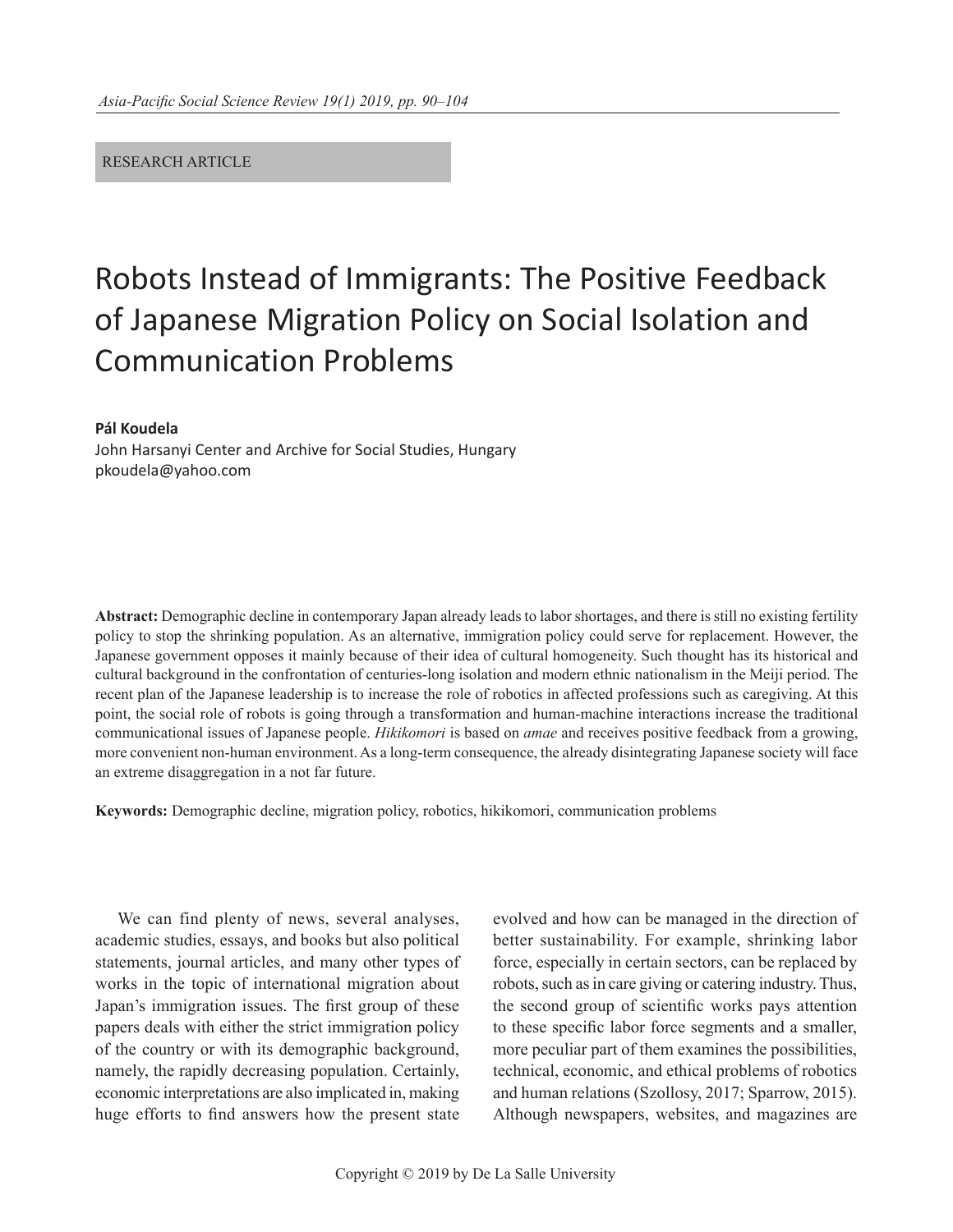full of these inventions, considering the emerging demographic and social issues, until now there is no general recognition of the complex social processes among these assessments. More and more analyses draw alternative visions of the future but none of them realized the interconnectedness of the two phenomena, the whole spectrum of consequences and the underlying historical causes yet.

In this disquisition, I try to interleave the threads of Japan's demographic decline, restrictive immigration policy, and the fast technological development and governmental support of robotics. I also seek to find those historical roots from which Japanese society's present stance and future progress can be derived, such as the country's centuries-long isolation and emotionless communicational habits. On the one hand, the heritage of political culture has its longstanding effect, just like cultural values have their ones on the other hand. The belief of uniqueness is a common part of interpretations about aversive migration policy in Japan; and the limits of society for expressing emotions is often considered responsible for a huge variety of phenomena, such as suicide or social withdrawal, called *hikikomori* in Japanese. However, there is another field where both phenomena play the same role: attitudes toward immigration. Public opinion expresses rejection rather than acceptance of foreigners everywhere in the developed world (Organisation for Economic Co-operation and Development [OECD], 2010, p. 119), and despite the situation is not the worst in Japan (Green & Kadoya, 2013, p. 9; OECD & European Union, 2015, p. 223), both political will and social integration show difficulties (Milly, 2014, p. 60).

Robots seem to replace immigration, fulfilling labor shortages in specific fields but probably lessening the population too in the long run. The emerging role of robotics and robot-human relations will strengthen isolationism both among politics and human relations, despite any of its even emotionally functional advantages. During the last half of the century, positive attitudes toward robots, robotics, and artificial intelligence had firmly established in Japan. Individualism is already at its peak in Japanese society, at least partly because of the sudden change in economic conditions at the turn of the 1980s and 1990s but probably as a result of longer social development. Nevertheless, at its current stand, robothuman intercommunications are not able to replace the whole complexity of interpersonal relations. However, their incline can rather increase isolation, along with appearing computer-robot addiction or false emotional connectedness through anthropomorphism.

Restrictive immigration policy is part of the isolationist heritage but also feeds back this process as far as virtual networks will substitute real-life human communities in a not so far future. As a consequence, the development of robotics will not only solve the problems of demographic decline in such cases as caregiving, or even in a greater sense, but also will fragmentize society to an extreme degree. Thus, migration policy has a much greater role in contemporary Japan than just being a tool for handling borders, passports, or managing socioeconomic integration and growing labor force demands. Migration policy represents the complexity of these social processes, including demographic transition and persisting isolationist traditions. Such social development can lead to an unprecedented transformation in the relationship between Japanese people and its social and material environment. Today, migration policy still has a chance to protect Japanese society from an irreversible fragmentation. In Korea, in a very similar situation, policy-making has chosen this way with promoting a multicultural society and supporting immigration in its different forms, such as attracting human capital and facilitating international marriages.

# **Demographic Decline and the Roots of Restrictive Immigration Policy**

Japan is a modern society and can be described with all of its typical features. Life expectancy at birth is the second highest in the world (84.74 years in 2015, behind Monaco), infant mortality is only 0.2% (behind Monaco and Iceland), and the total fertility rate is at the 1.4 level. The age structure does not suggest that numerous people will reach a fertile age in the next generation. The proportion of 15–24 years old population was only 9.68%, while the rate of elderly above 65 was 26.59% in 2015 (and was also overtaken by Monaco; "CIA World Factbook," n.d.). The sudden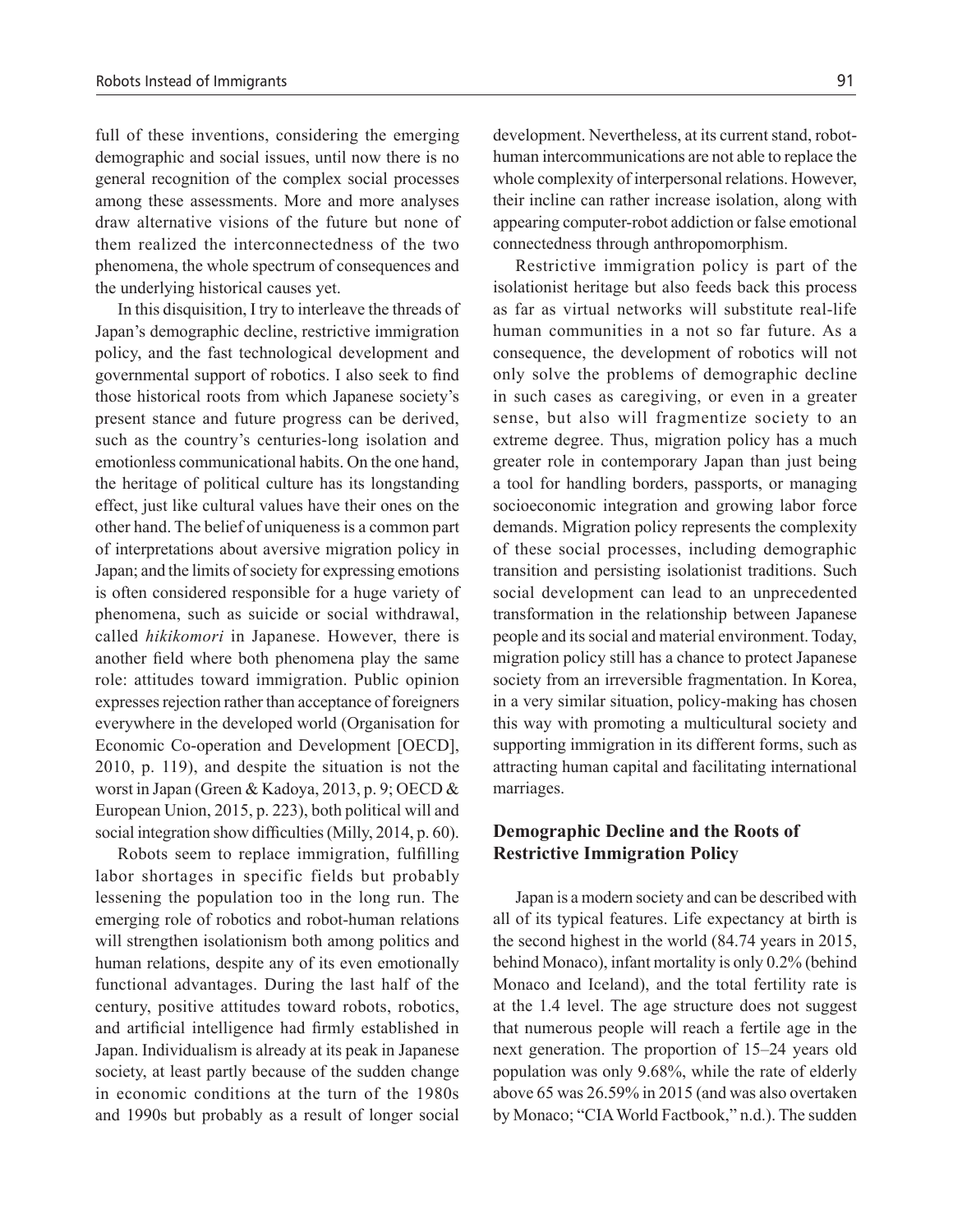decrease in population size begun in 2008 but fertility was moderate already in the 1970s. Total fertility rate had been continuously falling in the 1980s but was stabilized at its current value in 1994. The underlying reasons in the last decade of the 20<sup>th</sup> and the first years of the 21st centuries are as usual: reduction in the number of marriages, the growth of mean age of maternity at the first child's birth, but the changes in women's roles have outstanding importance in Japan's demographic transition (Atoh, 2001). According to the indicators of the millennium, Japan's population will continue to decrease: falling to one hundred million by 2050 and 64 million by 2100 (National Institute of Population and Social Security Research in Japan, 2002, p. 25). However, the more recent projection of the National Institute of Population and Social Security Research in Japan (2012) depicted an even worse outlook: their calculation came up to an 86.74 million population by 2060, according to the medium mortality/fertility assumption, and the total population will further shrink to 42.86 million by 2110. The rate of elderly above 65 will be over 40% already by 2060.

Shrinking and aging population needs changing of the population and economic policies because dependency ratio and economic performance are also deteriorating along with the decrease of the workingage cohorts. This latter is the main issue in Japan's current governmental strategies since the economy started to stagnate at the end of the 1980s. However, in a longer historical perspective, economic growth is the quintessence of the country because Japan's isolated, feudal society had been replaced with international competition in the second half of the 19<sup>th</sup> century. Total dependency ratio was 56.7% in 2010 and, according to the medium fertility projection, it will increase to 96.3% by 2060 (National Institute of Population and Social Security Research in Japan, 2012, p. 4). The first victims of this transformation will be institutions such as pension system and health care (Muramatsu & Akiyama, 2011, p. 427). This ineluctability was admitted by the government as early as in the 19990s (Ministry of Foreign Affairs of Japan, n.d.).

Despite any governmental communication, which suggests coherence, the economic policy goes contradictory in Japan. One typical example is the labor policy and female employment. To increase the latter is one of the core element of Shinzo Abe's economic recovery policy (Prime Minister of Japan, 2013; Sposato, 2015), but growing female participation in the labor force is against traditional, extended Japanese family-household system (Schultz-Lee, 2010). The government tried to strengthen and, later, relaunch the multigenerational *ie* system since the beginning of the 20th century. However, Western values were already introduced with the new Meiji Civil Code, more accurately after the Second World War (Eto, 2016).

Social transformation was also strengthened by the continuous family formation of the non-inheriting sons, which was a common phenomenon for decades already in 1952. As a result, the role of nuclear families gradually increased in the last hundred years. Nonetheless, in 1980, the proportion of extended families was still 30% in Japan (Morgan & Hirosima, 1983, p. 279), yet the rate of nuclear families, especially of childless couples, continued to grow. The proportion of those families, where 65 or older people lived with their children's family, fell from 46.7% to 17.5% between 1986 and 2010 (Ogami, 2012, p. 22).

In the past, women had an outstanding role in Japanese family for elderly care, which remains as an important value in contemporary Japanese society but is functionally fading away today. This task is more and more devolved to state institutions, and, as a consequence, a new economic cost appears. Social expenditures have been growing rapidly in Japan: while it was only 10.3% of the GDP in 1980, for 2011 such costs reached 23.1% of the annual production (OECD, 2016). Although, because the female employment incomes are growing spectacularly, the balance is difficult to calculate. In addition, while at the end of the 1980s the government had endeavored to take over the responsibility of elderly care (Ogawa & Retherford, 1993), today the attitudes of older people show an incline not to depend on their children (Campbell & Campbell, 2003, p. 5). The whole society's value system changed toward a less intergenerational connectedness (Yamato, 2006).

The sustaining capacity of the Japanese society can be increased by different means and, just like in many other countries, the extension of active age cohorts by raising the retirement age is the easiest. At least, it seems the most available, comparing to the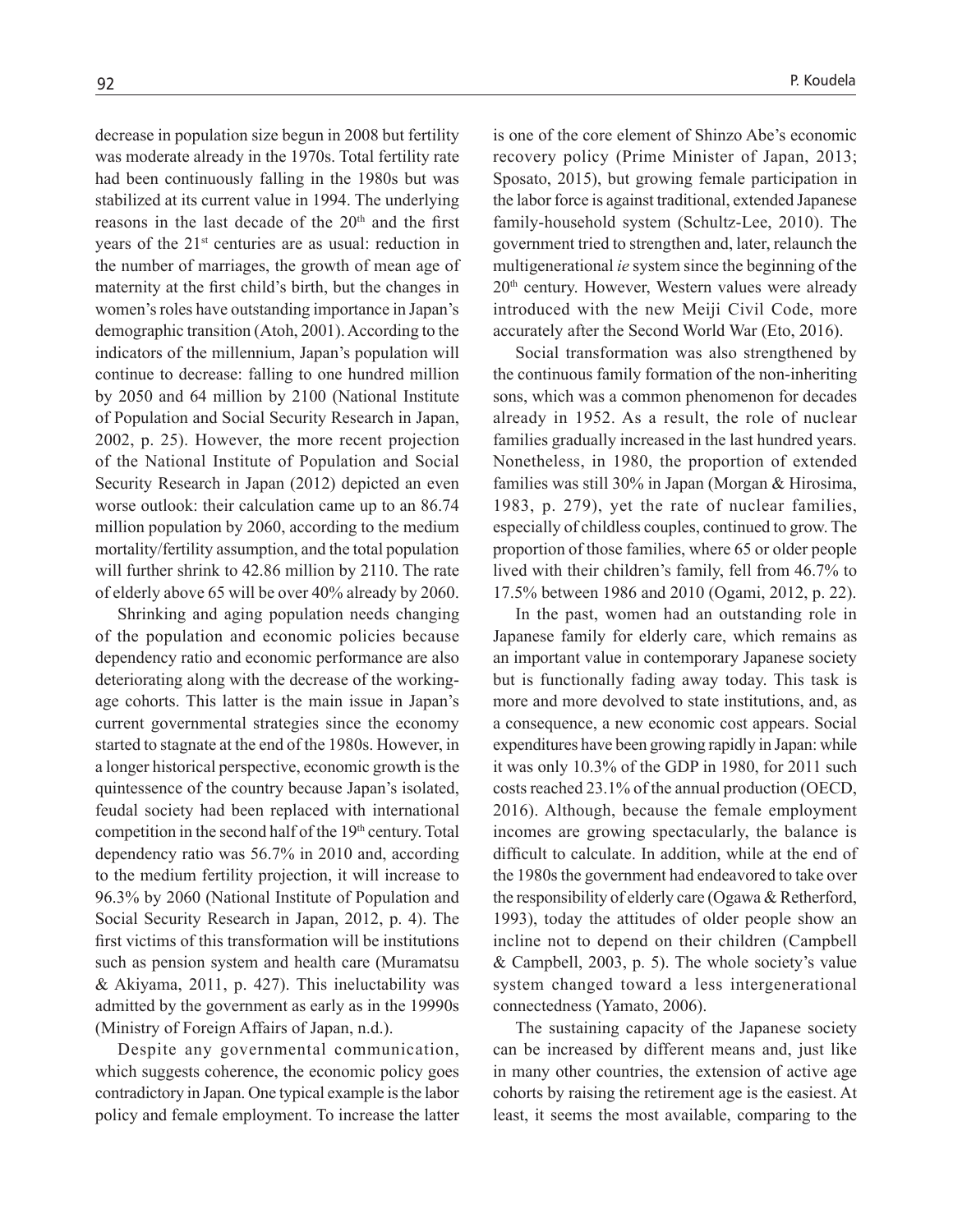3.3% unemployment rate, which has been achieved in Japan in the past two decades and what is already at the limit of flexibility of the labor market. The Japanese government started to raise retirement age gradually: first from 60 to 61 years old in 2014, 62 years old in 2016, and, in an ascending system, it plans to reach the 65 years age limit by 2025. Nevertheless, the compulsory insurance faces maintenance problems and is already supplemented from the budget (Japan Pension Service, n.d.; "Japan's pension giant," 2014). To increase the willingness to have children, a new social security and tax program was introduced in 2010 (Ministry of Health, Labour and Welfare, n.d.). However, in the long run, the gap between ideal and completed number of children cannot replace the loss derived from the disappearance of those families who planned three and more children and from the emergence of childless families (Shirahase, 2009, p. 64). All these attempts cannot solve the world's fastest aging society's demographic and labor force issues.

A logically possible opportunity is replacement immigration. However, there was no Japanese political leadership in the past that supported it. In general, the reasoning behind the persistent opposition is deeply cemented in historical and cultural traditions, creating such complex phenomena as the modern nationalism after the long period of isolation. This ethnic nationalism is rooted in the homogeneity of the Japanese society and was influenced by Western thoughts during the Meiji period (Dale, 1986; Sharpe, 2014; Akashi, 2013; Kowner, 1999; Armstrong, 1989; Befu, 2001; Yamanaka, 2004; Yoshino, 1992). Kevin M. Doak (2007, p. 36) claimed that Japan even had not existed as a modern nation before 1853. The current government and its representatives often express positive opinion about immigration explicitly (Yoshida, 2015; Sieg & Sheldrick, 2015) but the long-term plans of the country are obviously against the support or even mitigation in migration issues.

The seclusion-based political thought has historical roots in the close and distant past but always meant more than a political plan or doctrine—even when its ideological character was rather emphasized between 1868 and 1945 (Wilson, 2002, p. 2). During and after the Meiji era, it was also public speaking and thinking, and in this way, the national idea became part of the everyday life of a stable democracy and part of a movement acting to create a nation-state. Nationalism, therefore, is a discourse: in its most specific form of pure bloodedness (Robertson, 2002, p. 194), which had been taking its modern shape during the days of the Meiji period (Doak, 1997, p. 286). Such ultranationalist companies came to life that time as Genyosha, the Black Ocean Society in 1881, which was created by former samurais and was rather connected to the thought of rebirth of the feudal system at the beginning (Crowdy, 2006, p. 215). Such circles lived a vivid social and political life and they had an impact on the general thinking. The Black Ocean Society manipulated the 1880s and 1890s elections and even exploded a bomb in 1889 to achieve its goals (Gordon, 2003, p. 92). It was basically anti-Western and its Pan-Asiatic idealism helped many similar companions to be created. Anti-Westernism and grievance policy permeated the mass media (Swale, 2009, p. 160) included in textbooks (Wray, 1973) and covered almost all aspects of life (Saya, 2011). As a special form of these phenomena, movements advertising the uniqueness of Japan has also appeared in the period; and the thought of pure bloodedness gradually became more important than hostility against the West.

Certainly, uniqueness was not a new thought in Japan. It evolved from the centuries-long isolation as an ideological consequence, but after 1853 the pre-ethnic nationalism, social differences had been transformed and spread among the educated strata. At the establishment of the Yasukuni Shrine in 1869, it was much more characterized by the idea of nation-state than ever before. The memorial to the soldiers who gave up their lives for Japan is still one of the symbols of nationalism—generating many international conflicts—which has been regularly visited by prime ministers remembering the fallen heroes of the Second World War too (Tamamoto, 2011; Trefalt, 2003, p. 5). Such tools for making nation-state as mythical past and cultural superiority easily connected to ethnicity in a really ethnically homogenous society. After 1890, everything, from press through public speaking to exhibitions, was trying to prove the greatness of Japan and to cover its previous weakness against the West (Wilson, 2005). Therefore, blood lineage is only a modern ideology created in the  $19<sup>th</sup>$  century, while in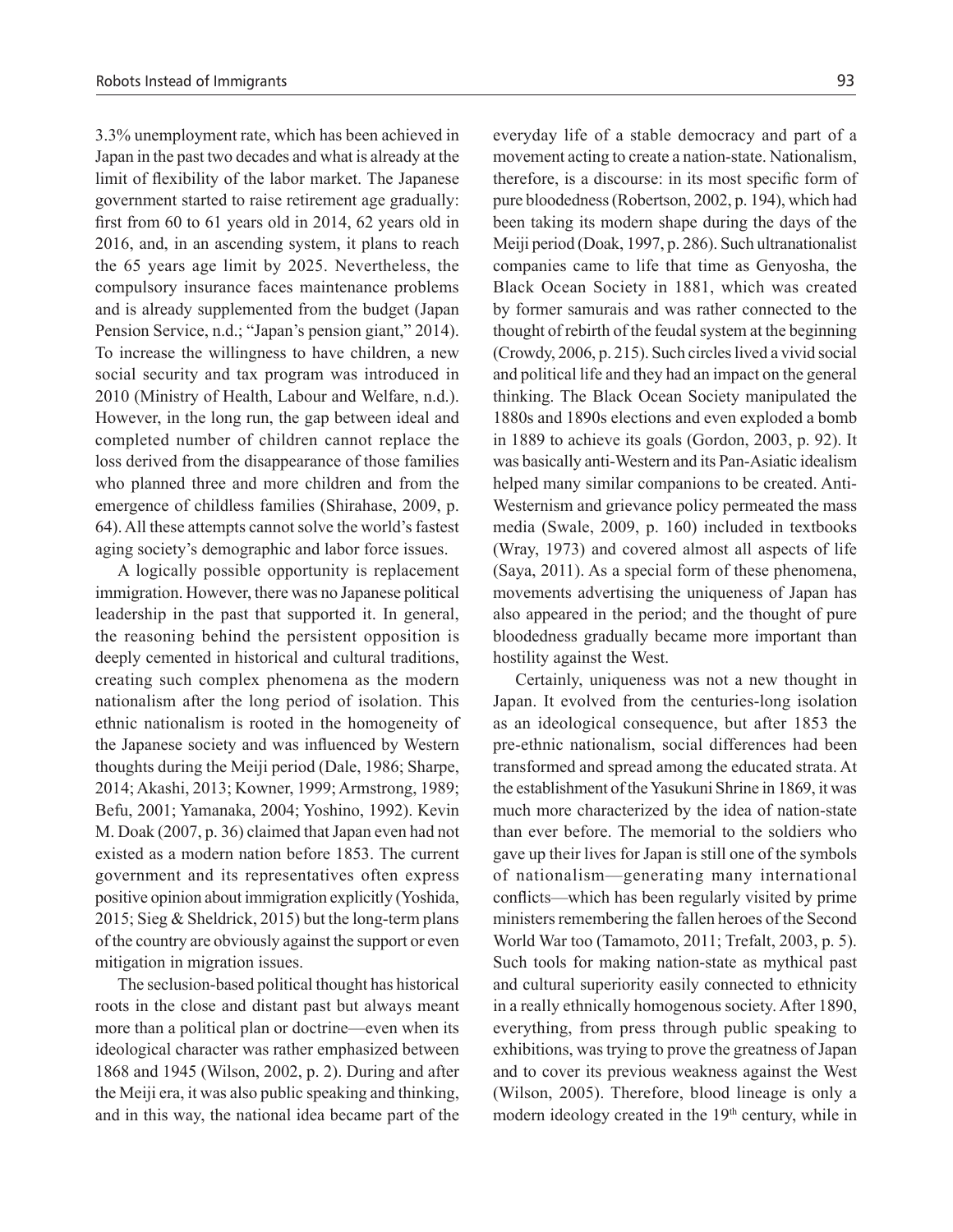reality, different ethnic groups inhabited the islands in historical times (Fukuoka & Mouer, 1997; Oguma, 2002).

The ideology survived both in the militarized era in the form of aggression, both during and after the period of the protectorate as a necessarily revisionist policy against the country's new constitution that was created by the U.S.A., Japan's main ally today. Despite the regularly highlighted necessity of maintaining an army for self-protection, the emperor's authority and the restriction on human rights served only to legitimatize the conservative government in the past 70 years. The latest draft for the Amendment of the Constitution of Japan in 2012 is supposedly the closest ever to the governments' wish to express its intention to disassociate itself from Western liberal values. For this study, the most significant change would be the wiping out of individual liberties that would make constitutionally impossible to give citizenship and voting rights to permanently settled foreigners (Liberal Democratic Party, 2012, p. 4). The immigrants' situation in Japan is already stable but also clearly represents the described ethnic nationalism. Since the Immigration Control Order of 1951 (Japan: Immigration Control and Refugee Recognition Act of 1951), which deprived the Korean and other minorities of their previously acquired Japanese citizenship; their legal state remained essentially unchanged (Kondo, 2002, p. 418). Naturalization was only possible through a full assimilation, even with a compulsory changing of family names to Japanese but only few were willing to do so (Sharpe, 2011, p. 117).

There is always a very small rate of immigrants in contemporary Japan. It was only 1.58% in 2015, of whom only 65% were first-generation immigrants. Also, there were only a limited number of foreigners in Japan in the 1950s. Since the 1952 Immigration Act (Japan: Law No. 125 of 1952, Alien Registration Law), no legal changes related to immigration happened until 1981. The only significant minority group was the Korean, who were considered alien by the legal system as well as the public opinion (Lie, 2001, p. 171). Although South Korea and Japan signed a bilateral agreement in 1965, and as a result, the latter introduced the permanent resident status for the Zainichi, the situation was against integration and changed only a little in 1991 when the special resident status replaced the previous (Kashiwazaki, 2000). The full integration of those Koreans whose ancestors had lived in Japan already before 1945 has not happened until today. Thus, Japan is the only developed industrial country in the world where fourth generational immigration issues occur (Chung, 2010).

Remarkable alteration had befallen in immigration policy only in 1989 when the revision of the Immigration Act allowed a wider space for large companies to import foreign labor. This resulted in a small increase in foreign labor immigration to Japan during the following two decades. The first significant group was female sex workers, whose number started to grow already before the 1989 changes in legislation. There were 24,000 in 1982, 71,000 in 1988, and by the 1990s over 50,000 so-called "entertainers" came to Japan annually; this situation was stabilized by 1996 (Japan Immigration Association, 1997; Herbert, 1996; Douglass & Roberts, 2000). The second group of immigrants—the low-skilled or unskilled foreign workers—appeared in Japan when the country became unable to complement its growing labor force demand from urbanization (Nakajima, 2014, p. 656). They worked in low-paying jobs and most of them were of Japanese origins according to the government's intention to call only those whose bloodline fits to the country's "profile." Trainee programs begun that time to resolve the emerging immigration, whose number reached one million by the end of the decade. The euphemistic word covered guest workers in real, but the nationalist policy is considered necessary to preserve ethnic homogeneity to maintain economic prosperity (Shipper, 2002; Yamanaka, 1996; Tsuda, 2009).

New resident statuses were created in 1989, especially for Brazilian Nikkeijin. Marriage migration and Chinese workers' immigration started to increase. However, foreign wives' and the trainees' situation were not satisfactorily arranged (Yamanaka, 1993; Sellek, 2001). Only security policy and border regimes strengthened after 2001, introducing biometric data collection in 2007 or increasing the number of border guards and the amount of money spent for it. Along with these changes, both the workplace situation and social integration of immigrants became more difficult through stricter monitoring and increasingly harder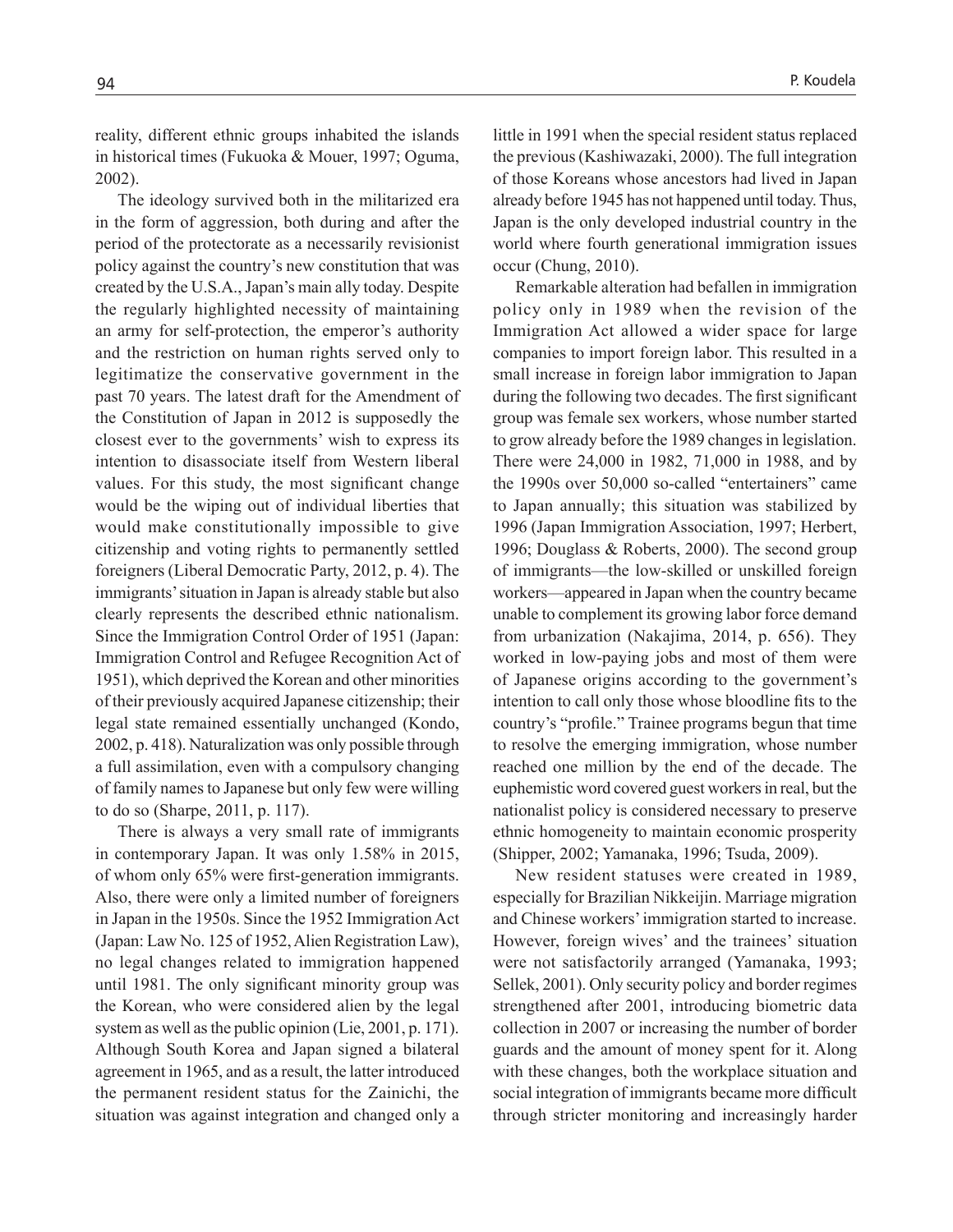access to social benefits. It reached a kind of peak in 2009 when a newer supplement to the Immigration Act deprived them of the social security services (Hayakawa, 2010; Ministry of Justice, 2016).

The integration of immigrants with Japanese ascendants—mainly from Brazil but also from other South American countries—has failed. Most of the fourth generation also have Brazilian parents and their identity is rather not Japanese. They speak the language only a few or none, and they are also struggling with employment problems (Chapple, 2014; Chitose, 2009, p. 22). The only real development in immigration policy relates to the intellectual elite because Japan's point-based immigration system is different to any other comparable schemes. It allows only the exceptionally high-quality workforce to be able to reach permanent settlement (Oishi, 2014). There is no dual citizenship in Japan, family unification is still missing from the legislation, and Japan is the only developed country where a direct law against discrimination is lacking (Kondo, 2011, 2013). Japan's value system and immigration policy are based on *nihonjinron*, the superiority of Japanese identity; thus, the recognition of ethnic minorities rather strengthens than weakens social hierarchy, of which they are at the bottom (Ishiwara, 2011).

## **Alternative to Immigration: Robotics in Skill Shortages**

According to the development of modern nationalism in Japan, the political leadership's decisions are based on preserving ethnic homogeneity, traditional Japanese values, and social and economic achievements. It does not matter if today Japanese values thought to be traditional are not similar to the historical ones at all; the point is the approach of political thought and act. Japan's demographic decline and the ensuing problems (such as shrinking and aging population, decreasing sustainability and economic performance, female employment growth, and eroding traditional female roles in family and society) lead to skill shortages. The most well-known case is of caregivers, which is an underpaid job, giving a generally insufficient perspective for Japanese youth of whom less and less chooses this profession (Vogt, 2008). Given that immigration is not an option for the government, the situation is tense. Nonetheless, Japan's leading technology in robotics can substitute the shortfall; thus, questions increasingly arise about the functionality of robots than their social competitiveness.

It certainly does not mean that labor import in caregiving is totally lacking. At the time when the technical internship programs were created in the 1990s, international cooperation also began. For instance, the Japan International Training Cooperation Organization (JITCO) was established in 1991. Along with the increasing labor demand in Japan, institutions were created in the Philippines, such as the non-stock, non-profit, non-government organization, Japan IT Standards Examination Philippines PhilNITS. It was founded in 2002 with Japanese capital and knowledge to sustain an examination system for Filipino workers applying for work in Japan. Finally, in 2009 the Japan-Philippines Economic Partnership Agreement was signed to facilitate labor immigration, and the first group of 190 Filipino health workers arrived that year (JITCO, n.d.; http://philnitsjitse.weebly.com; Ministry of Foreign Affairs of Japan, 2009). However, according to the statement of the Ministry of Health and Labour of Japan in 2014, 2.53 million caregivers will be required to sustain Japanese health system by 2025 but with the current trends, only 2.15 million will be available. Already in the first year, caregivers started to be involved into technical internship programs. A plan was born in 2015 to extend foreign employees' term up to five years, but these efforts will scarcely be enough to fill the growing gap (Takahata, 2016; Suzuki, 2007; Tullao & Cortez, 2003).

Returning to functionality, robots used in healthcare can be divided into roughly two groups: the first contains those substitute or support home care, such as the humanoid robots which can perform basic functions in the home of a patient or even of an average family. Famous examples are Honda's Asimo and Toyota's Human Support Robot. Some other robots were created for quite simple tasks, like Riba which is only able to lift and place somewhere a human in its arms (Toyota Motor Corporation, 2016; RIKEN-TRI Collaboration Center for Human-Interactive Robot Research, 2016; http://asimo.honda.com/default.aspx). These robots were purposely developed for human caregiving, and the most advanced ones, like Asimo, are already at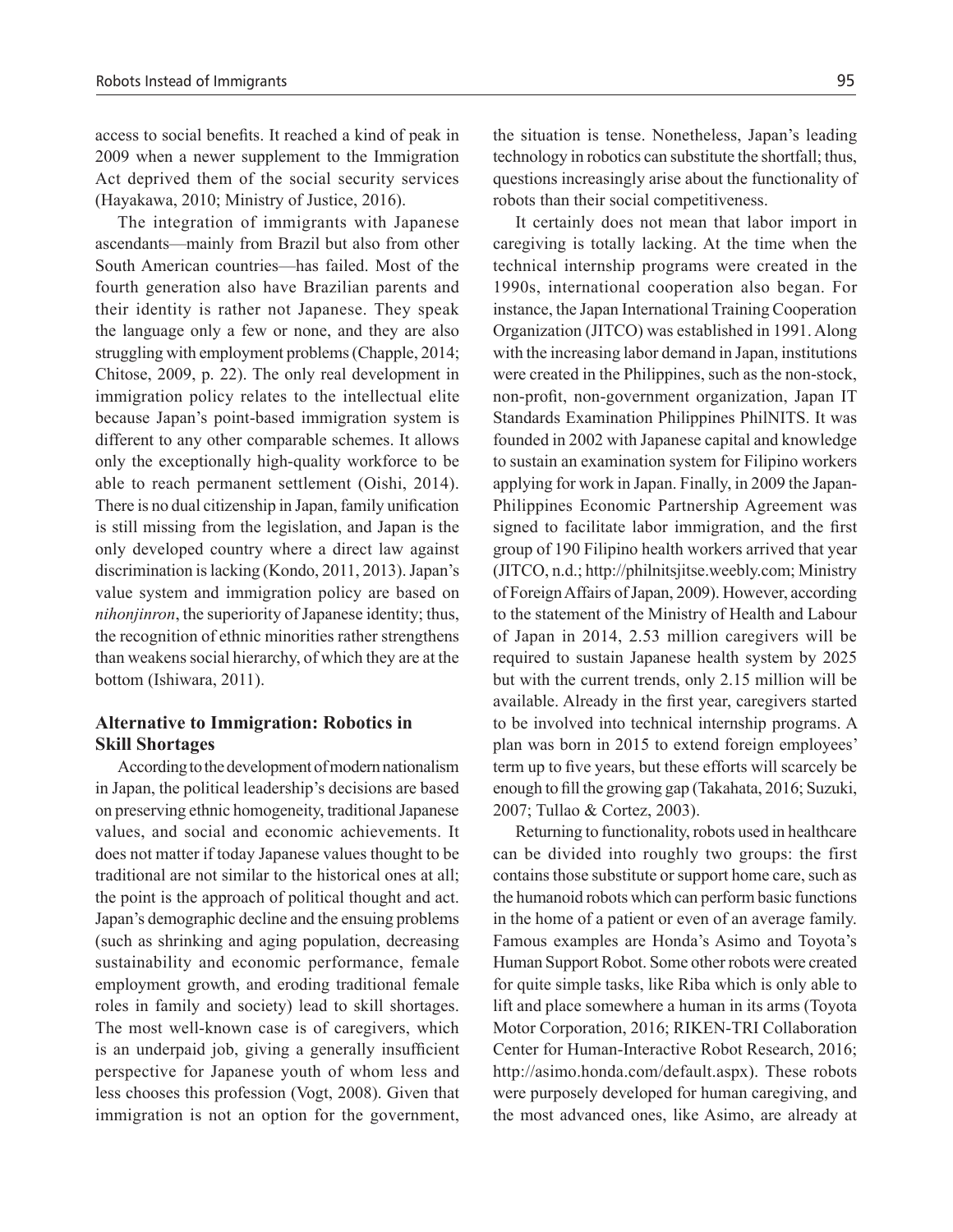the stage that they can move and run like humans, and recognize moving objects, poses, gestures, voices, and faces. Given that they can distinguish movements and voices, can sense distances and speeds, the robots can follow humans and obey the instructions immediately. They are reacting to their environment, the relationship between these robots and humans are excessively interactive.

Robots in the second major group are supporting rehabilitation and are used worldwide already, treating dementia for example. The well-known robot seal, Paro, widens the opportunities of animal therapy where living animal is not available (PARO Robots, 2016; Pfadenhauer & Dukat, 2015). Another type in this broad group is the Hybrid Assistive Limb or HAL, an exoskeleton, which is reading the bio-electric signals sent by human brain and assists motions of walking (Cyberdyne, n.d.).

Meanwhile, the market situation has also changed: although previous health and personal care products satisfied the needs of the gerontology market, today a significant part of the old age society in Japan is rich, healthy, and open to innovations. The so-called silver market creates opportunities for economic mechanisms—along with state investments—to extend such technologies (Storz & Pascha, 2011, p. 225). For those living alone or far away from medical services, such innovations help to bypass the distance or lack of support and, at the same time, replace a huge part of home services originally provided by humans. There were 3.94 million people in Japan in 2014 who lived with physical disability needing support (Cabinet Office, 2014, p. 29). Seeing the number of beds and technical equipment for hospitals Japan is in the best position among the OECD countries but slips back to the  $13<sup>th</sup>$  place considering the nurses per patients and lagging to the 29<sup>th</sup> place by the number of doctors (OECD, 2015, p. 27). The antagonism is conspicuous and Shinzo Abe imagined Japan's future based on robotics already in 2007 in his plan called Innovation 25. The government strongly supports the development of robotics since 2012, and in 2015 it has become part of a long-term strategy plan (Robertson, 2007; "Ministry of Economy, Trade and Industry," 2015). Although media report about leading politicians still considering the possibility and necessity of immigration, it has been already declared that the best solution for labor shortages is robotics instead of immigration. Most recently, Yoichi Kaneko, a former economist of the OECD and an Upper House member of the Democratic Party of Japan, delivered his opinion about care profession to be filled rather with robots than immigrants (Murai, 2016). The prime minister declared in 2016 that population shrinkage is rather an incentive for boosting the development in robotics (Sieg & Takaneka, 2016).

Along with their utilization in the army, transport, and many other fields, robots offer solution in elderly care. Thus, it is raising widely discussed demographic, economic, and ethical questions, and the answers increasingly suggest yes to them (Charova, Schaeffer, & Garron, 2010). Nevertheless, economic opportunities are more far-flung than it is already recognized by the government. In case Japan becomes market leader in robotics, different global trends would be initiated, which will solve the question of immigration without any direct political decision (Kohlbacher & Rabe, 2015, p. 33). The public opinion about robots is already much more positive in Japan than in Western countries because of the different popular cultures. According to the perception of the average Japanese people, a humanoid robot lives together and plays with humans, helps them in the household and at work, and even experiences similar thinking and behavior patterns, as surveys demonstrate it (Robertson, 2010a, 2010b). With a long history of positive attitudes and socialization, the Japanese are accustomed to accept instructions from robots. The hotel, opened next to Tokyo Disney Resort in the summer of 2016, was the second which employed robots at the reception desk instead of humans. Given that cleaning and supplying rooms is also fully automatized, the hundred-room facility needs only a six-member crew instead of the usual personnel of 20 (Kakuta, 2016).

The usage of robots meets a hard, ethical opposition already at its initial stage (Tamburrini, 2015). In caregiving, the very obvious criticism is that while emotional bond between caregiver and patient is necessary, this cannot be substituted by a senseless machine (Bubeck, 2002, p. 162). Positive emotions and human warmth are prerequisite for the helping profession. The basic function of Paro was precisely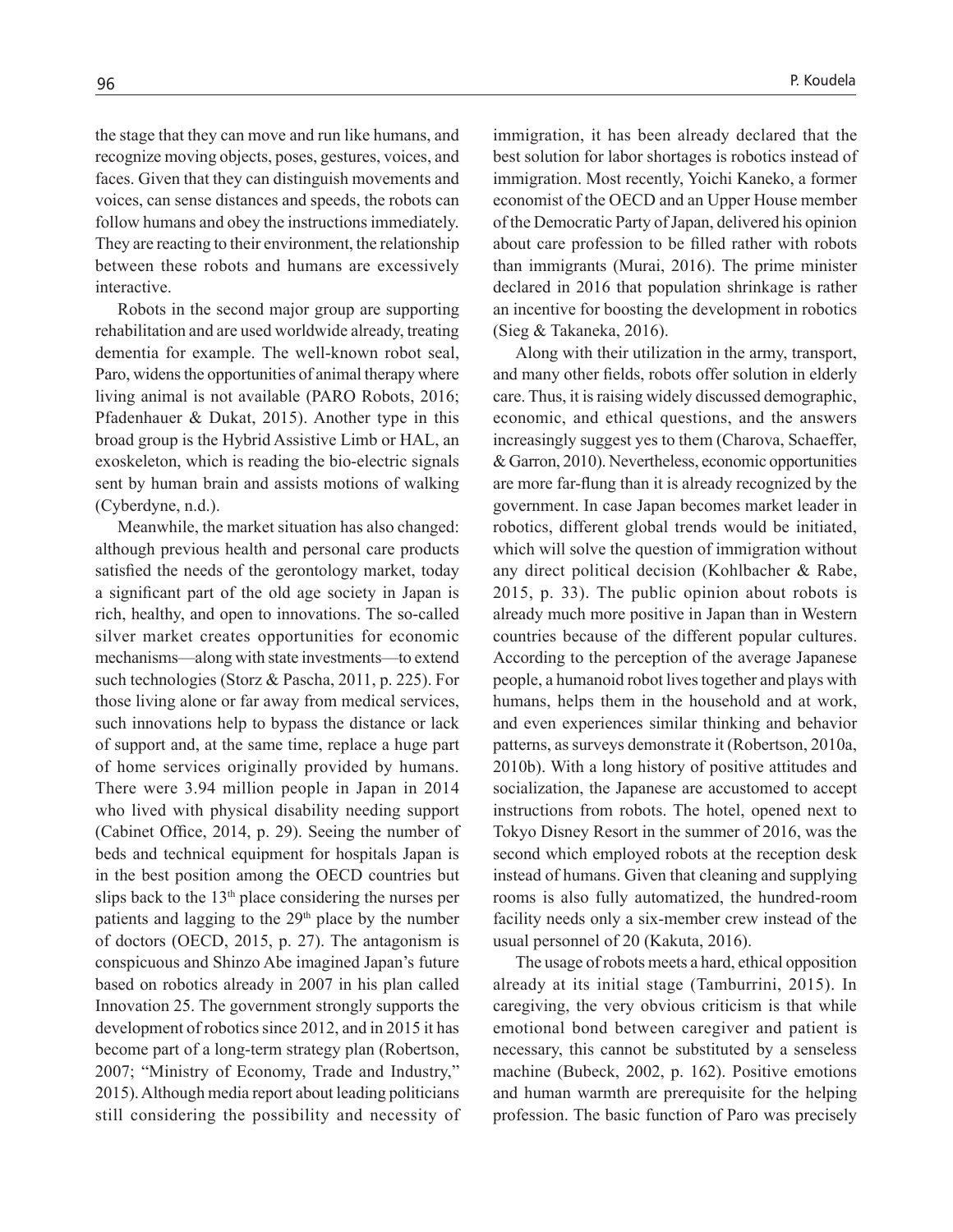made to evoke such feelings in its user. HAL is a tool that exists in a quasi-symbiosis with human or is a kind of extension of it; thus me-him relation does not even appear. Employing robots, however, affects not only the emotions of clients but has an influence on nurses' motivations too, though this cannot be extensively discussed until its spread in helping and healing professions will give sufficient experience (Qureshi & Syed, 2014). Shinzo Abe's deepest aim in his 2007 concept was to rebirth a traditional Japan, depressed by Western values. Its only surviving institution is the household registration called Koseki, which preserve the patriarchal social approach of the *ie*, accepted as the basic unit of society in the 1890 constitution. Eloquent signs of the archaic viewpoint in the system are the following: it registers only on family name, usually men's name; stigmatizes women living and children born out of wedlock; and does not register non-Japanese citizens. Innovation 25 imagines robots as part of the revitalized household community and anti-Western attitudes are best expressed in Abe's 2014 constitution-reinterpretation (Robertson, 2014, p. 579). And how do all of these come true? On November 7, 2010, Nanto's mayor officially handed Paro's Koseki to its inventor and registered the robot seal to the scheme, giving the inventor's name as its father (Jones, 2016). Therefore, in 2010 a robot obtained such rights as Japanese minorities could not acquire for four generations, it is named a real Japanese: it was made in Japan.

Nevertheless, robots are not the only solution for the issues of an aging society without immigration. Longstay tourism is on the agenda in Japan since the Silver Columbia Plan of 1986 developed by the Ministry of Trade and Industry. This agenda was abandoned for being considered an act against the elderly (Leheny, 2003, p. 139; Campbell, 1992, p. 239) but some Japanese at their old age still chose to live in cheaper homes under mild climate. The Philippines or Thailand and many other places in the world give homes to them now, and tourism industry has also recognized the opportunity already in the 1990s. (Hongsranagon, 2005, 2006). Local health and support services are adapted to the needs of these Japanese communities abroad. Nonetheless, instead of immigration, there is still a short-term chance to move to capital-intensive

technologies by increasing investments or make caregiver profession more attractive by raising salaries or just increasing women's employment (Ganelli & Miake, 2015). Still, demographic changes are unstoppable.

# **Social Changes in Connection with the Spread of Robots**

As Youichi Itoh described in 1991 (1991, p. 101), more than hundred books and articles had been already written about the unique characteristics of Japanese interpersonal communication with avoidance, anxiety, and uncertainty as major features (Duronto, Nishida, & Nakayama, 2005). The most important traits of Japanese people are shyness and inconvenience when approached by foreigners. However, as cultural homogeneity can be associated with communication difficulties, the Japanese people extends this trait even to their native counterparts. Thus, individual differences in Japan does not account as much as in Western countries, so communication problems with foreigners is highly similar to those with co-nationals in Japan (Kowner, 2002; Duronto & Nakayama, 2005; Keaten, Kelly, & Pribyl, 1997). Long term historical isolation developed cultural homogeneity and oversophisticated and hypersensitive communication at the same time, along with the contribution to the consciousness of national identity.

Humanoid robots are overwhelmingly anthropomorphic and, with the spread of their everyday usage and existence in households, interactions between humans and robots will be as common as it is now between humans. The only exception is that people with communication issues can solve their problems with mechanic partners easier because their expectations of a communicational situation are lower compared to those with humans. The feeling about their ability to shape the environment simultaneously, in fact, the feasibility of robotic partners to be shaped dissolves such tensions.

As a consequence of anthropomorphism, emotional attachments develop between humans and robots, especially among children; the earlier an encounter, the more probable the emotional bond forming. This is highly correlated to the following: when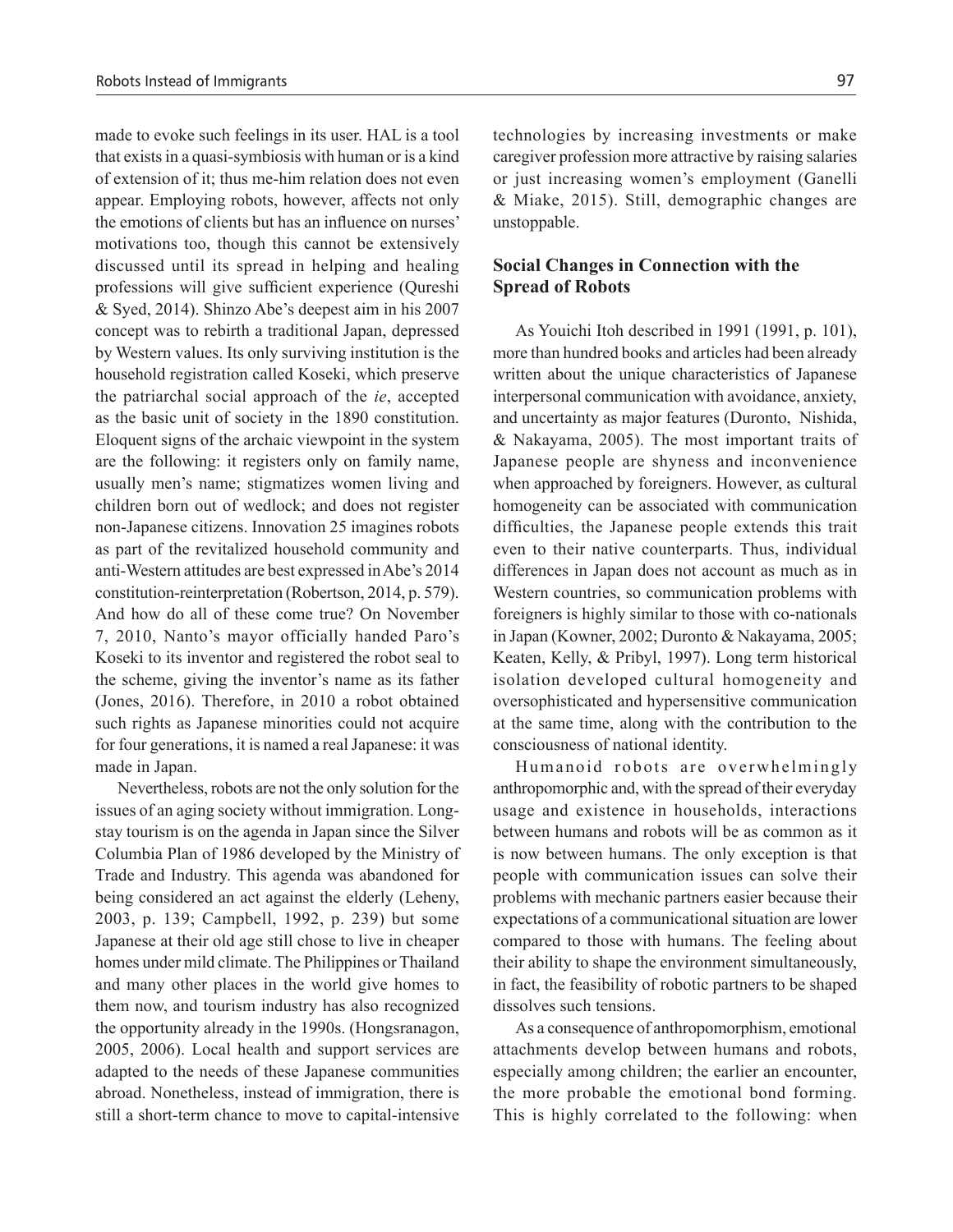knowledge about environment is less, the desire to learn and for social relationships intensifies. This phenomenon causes an increase in anthropomorphism during childhood as a tool to avoid loneliness but is also present in humans as a general incline (Waytz, Cacioppo, & Epley, 2010; Hutson, 2012). Such relationships can satisfy social needs, however, only to a certain point, and even only in case if we hypothesize that there is an analogy between the anthropomorphism of robots and animals because the latter is a usual component in treating social anxiety and mental illness (Cusack, 2013). Indeed, in emotional connections to robots, anthropomorphism already has a great role (Waytz & Norton, 2014). Robots fulfill the need for congeniality and similarity; we shape them in our own image; thus they are not strangers, at least not for our perception. However, this convenient situation of the self—without any compulsion to adapt—further confirms the rejection of the acceptance of cultural and other differences, and, as a consequence, contact with aliens becomes increasingly difficult. Along with the spread of robots, such combined individual psychological mechanisms lead to the consolidation of the hostile public opinion against immigration.

Nonetheless, another aspect of human-machine relations come into view at this point, and its importance increases as such relations become more commonplace. Communicating with machines, besides all of their anthropomorphic characteristics, leads to dependency and isolation. Addiction, however, comes to different dimensions of the relations as it happens in case of the Internet addiction. Communication itself can be the object of such pathologic relation, just like cyber-relations and anonymity (Griffiths, 2000; Heron & Shapira, 2003). In this case, virtuality becomes more important than real-life contacts and family or community. If texts can serve as transitional spaces or as extensions of minds communicating in a virtual reality, robots are much more suitable to personify this virtual reality. Such addiction disorders are linked to existing mental health issues, such as depression and its interconnectedness with isolation (Young & Rogers, 1998; Young, 1999, 2010; Suler, 2010). As it was demonstrated in Korea, addiction to the different activities of virtual reality is related to interpersonal

difficulties and to a higher intention to avoid reality (Whang, Sang-Min, Lee, & Chang, 2003).

The number of isolated people not leaving their apartments for weeks or even years, is already the highest in Japan. Their number is difficult to estimate, showing a huge variety between half and two million (Agerholm, 2016; Mathews & White, 2004, p. 7). This phenomenon—called *hikikomori*—is highly related to addictive behavior. While 80% of patients who suffered from social withdrawal had experience with intoxicants, the more important is that their withdrawn state itself is rather like an addiction (Saito, 2013, p. 49, 85). One of its main characteristics is the lack and fear of intimacy, spiraling individuals to selfrestraining process. However, an artificial environment composed of a human and one or more robots has the potential to satisfy elementary needs for intimacy without generating fears of interpersonal relationships. Thus, the dissuasive effect and the supporting effect for social reintegration, created and sustained by the tension between isolated state and normal social life, diminishes.

The *hikikomori* is the result of a peculiar social development deriving from the traditional Japanese value of dependency called *amae* (Doi, 1973; Maynard, 1997). Living together has a greater acceptance than alone, and in certain economic conditions, it results to children not needing it to establish independent household even reaching adulthood. The concept of self in Japan is deeply rooted in the collectivistic thought of *ie* in which responsibility is directed toward the household, parents, ancestors, and in a more abstract way toward nation. The conception of self, therefore, is rather like a particle within the collective identity (Johnson, 1993, p. 76). In the developed, contemporary economic situation, the psychological disposition found its ground to unfold, resulting such phenomena as *parasaito shinguru* (parasite single) and *hikikomori* (social withdrawal). Losing faith in their parents' traditional work-centered, tough lifestyle, the life of the youth of the 1980s became empty. Among the youth-isolation condition—which means more and more people above 40—a "relation-less society" emerged, characterized by the growing number of lone deaths, people who die alone, and whose bodies are found only later. The role of suicide, homelessness, or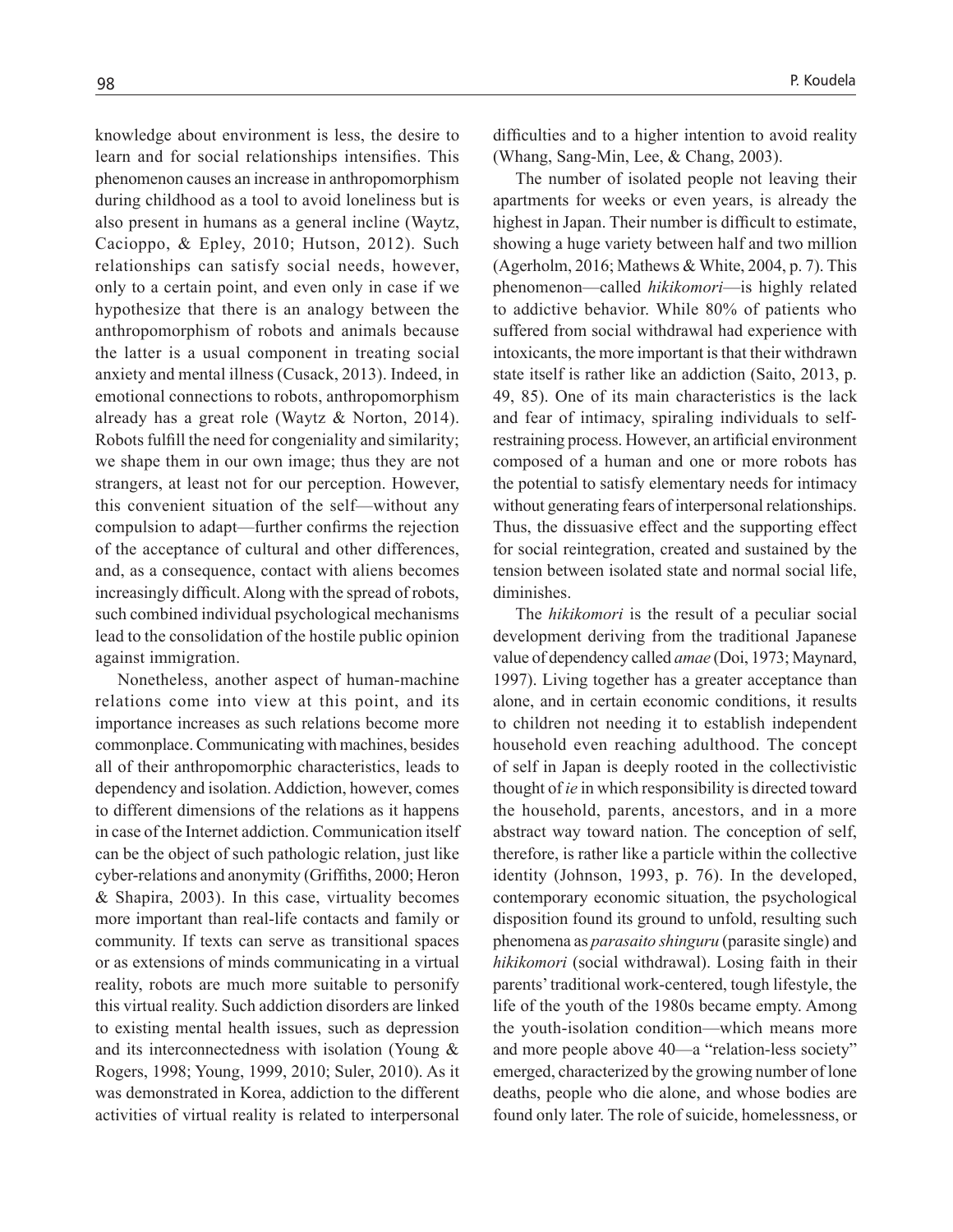truant children are all signs of a social disaggregation in Japan. (Allison, 2015)

In the past, isolationism made the complexity of nation as a whole community confronted with the outside world. In today society, however, as a result of the mutual influence of Western individualism and the traditional consciousness of dissimilarity, the self confronts the totality of its environment as an entire complex. The destructive effect of individualism on the *ie* is clearly visible during the  $20<sup>th</sup>$  century, even if the government is trying to rebirth it until now. However, historical processes are not reversible. In addition, *ie* represented Japanese society as a whole; thus we can talk about the disintegration of the family-household system and the basic cohesive fabric of society at the same time. The encounter of the isolationism and the Western ethnic nationalism in the 19<sup>th</sup> century created a still living unique Japanese ideology lying behind migration policy. At the same time, the role of the individual in the traditional isolationism confronted with modern individualism, traditional community integration and its extension to the nation as community has been transformed.

## **Conclusion**

The threads of this complex social development are highly interrelated and it is difficult to eliminate them. Nationalist migration policy has its historical background just like social withdrawal, communicational difficulties, and hostility have their own historical and cultural roots, and sometimes components are the same. The continuously changing relationship between them has not reached a final point yet, but there is a synergy between them. Migration policy has an outstanding responsibility to manage this process and to think about it considering all of the corollary. Meanwhile, the population does not stop decreasing and robotics rapidly evolve. International isolation and the underlying specific individualism can increase to the extreme the problematics of Japanese society, creating an extremely atomistic population, hardly be called society anymore. Interpersonal relations will be replaced by a virtual world in local, family, and even the most intimate level. Robots become more and more sophisticated and realistic.

In a hypothetical point of the future, there must be a stage of perfection when they will be able to fully satisfy human needs in its every aspect. The rise of robot-human relations has a positive feedback on interpersonal isolation. Today, Japan might have the last chance to alter the direction of such development, and the decision is in the hands of the government because the relationship between voters and leadership reminds hardly to the traditional Japanese dependency between children and parents.

One last remark might emphasize the risks of such social development. As robotics is increasingly replacing unskilled workforce in the world, unemployment grows in underdeveloped countries faster than in the developed world. The simple reason is that the rate of replaceable jobs is higher there. However, another reason is that growing social expenditures in rich countries will more and more devolved to employers. As a result, capital export from developed countries increases; thus technological development in target countries rise, replacing more and more human labor with robots. This contributes to expand differences in unemployment rates between global south and west. Growing unemployment rates will further strengthen outward migration pressure in developing countries and increase immigration in the highly developed world. As history showed many times, growing immigration pressure triggers opposition in host countries; thus the international seclusion of Japan in a global migratory system can only be reinforced in this way.

#### **Conflict of interest**

None.

#### **Ethical clearance**

The study was approved by the institution.

## **References**

- Agerholm, H. (2016, September 25). Half a million young people in Japan barely leave their homes. *The Independent.* Retrieved from http://www.independent. co.uk/news/world/asia/young-people-japan-hikikomorianxiety-a7329396.html
- Akashi, J. (2013). Japan: Immigration control policy. In I. Ness (Ed.), *The encyclopedia of global human*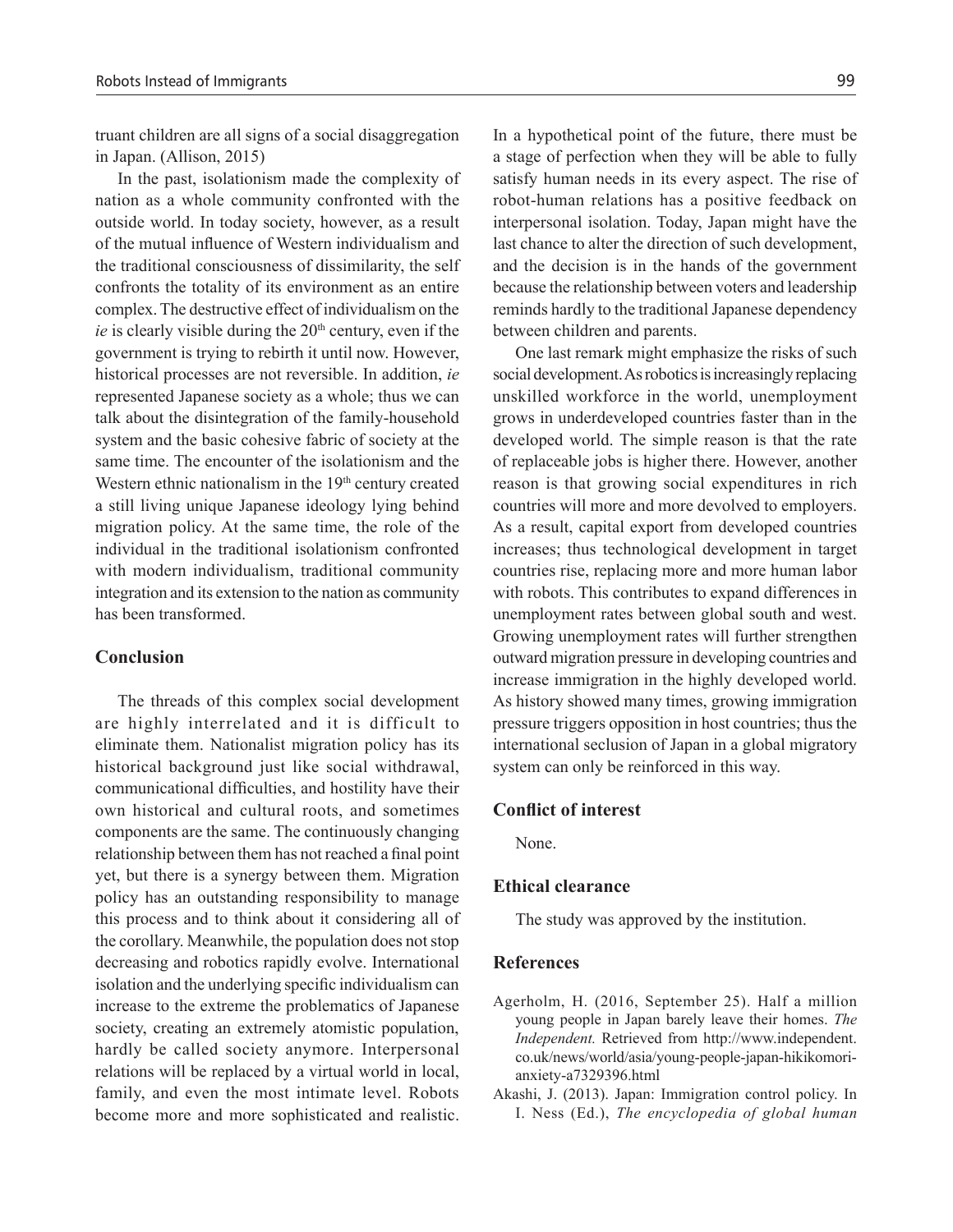*migration* (Vol. IV. Ind-Rem.; pp. 1–6). Hoboken, NJ: Blackwell Publishing. doi: 10.1002/9781444351071. wbeghm321

- Allison, A. (2015). Precarity and hope: Social connectedness in post capitalist Japan. In F. Baldwin & A. Allison (Eds.), *Japan: The precarious future* (pp. 36–58). New York, NY: New York University Press.
- Armstrong, B. (1989). Racialisation and nationalist ideology: The Japanese case. *International Sociology, 4,* 329–343. doi: 10.1177/026858089004003006
- Atoh M. (2001). Very Low Fertility in Japan and Value Change Hypotheses. *Review of Population and Social Policy, 10,* 1-21. Retrieved from http://www.ipss.go.jp/ publication/e/R\_S\_P/No.10\_P1.pdf
- Befu, H. (2001). *Hegemony of homogeneity: An anthropological analysis of "Nihonjinron"*. Melbourne: TransPacific Press.
- Bubeck, D. G. (2002). Justice and the labour of care. In E. F. Kittay & E. K. Feder (Eds.), *The subject of care: Feminist perspectives on dependency* (pp. 160–186). Lanham, MD: Rowman & Littlefield.
- Cabinet Office. (2014). *Annual report on government measures for persons with disabilities*. Tokyo: Government of Japan. Retrieved from http://www8.cao. go.jp/shougai/english/annualreport/2014/index-pdf.html
- Campbell, J., & Campbell, R. (2003). Adapting to long-termcare insurance: Where to live? *Newsletter of the Institute of Social Science*, *University of Tokyo 10*, 3–5. Retrieved from http://newslet.iss.u-tokyo.ac.jp/ssj27/ssj27.pdf
- Campbell, J. C. (1992). *How policies change: The Japanese government and the aging society*. Princeton, NJ: Princeton University Press.
- Chapple, J. (2014). Japan's immigration intimation and their neglected language policy requisites. *Asian and Pacific Migration Journal, 23,* 345–360. doi: 10.1177/011719681402300305
- Charova, K., Schaeffer, C., & Garron, L. (2010). Robotic nurses. Retrieved from https://cs.stanford. edu/people/eroberts/cs201/projects/2010-11/ ComputersMakingDecisions/robotic-nurses/index.html
- Chitose, Y. (2009). The impact of long-distance family migration on married women's employment status in Japan. *Journal of Population Problems, 65*, 21–39. Retriever from http://www.ipss.go.jp/syoushika/bunken/ data/pdf/19116703.pdf
- Chung, E. A. (2010). *Immigration and citizenship in Japan*. Cambridge, UK: Cambridge University Press.
- CIA World Factbook. (n.d.). Japan. Retrieved from https:// www.cia.gov/library/publications/the-world-factbook/ geos/ja.html
- Crowdy, G. (2006). *The enemy within: A history of espionage*. Oxford, UK: Osprey Publishing.
- Cusack, O. (2013). *Pets and mental health*. Binghamton, NY: Routledge.
- Cyberdyne. (n.d.). What's HAL? The world's first cyborgtype robot "HAL." Retrieved from http://www. cyberdyne.jp/english/products/HAL/
- Dale, P. (1986). *The myth of Japanese uniqueness*. New York, NY: St. Martin's Press.
- Doak, K. M. (1997). What is a nation and who belongs? National narratives and the ethnic imagination in twentieth-century Japan. *American Historical Review, 102*, 283–309. doi: 10.2307/2170825
- Doak, K. M. (2007). *A history of nationalism in modern Japan. Placing the people*. Leiden: Brill.
- Doi, T. (1973). *The anatomy of dependence*. Tokyo: Kodansha.
- Douglass, M., & Roberts, S. G. (2000). Japan in a global age of migration. In M. Douglass & S. G. Roberts (Eds.), *Japan and global migration: Foreign workers and the advent of multicultural society* (pp. 2–36). London, UK: Routledge.
- Duronto, P. M., & Nakayama, S. (2005). Japanese Communication. Avoidance, anxiety, and uncertainty during initial encounters. In H. Worm (Ed.), *Nachrichten der Gesellschaft für Natur- und Völkerkunde Ostasiens/ Hamburg* (pp. 101–115). Hamburg: OAG.
- Duronto, P. M., Nishida, T., & Nakayama, S. (2005). Uncertainty, anxiety, and avoidance in communication with strangers. *International Journal of Intercultural Relations, 29*, 549–560. doi: 10.1016/j. ijintrel.2005.08.003
- Eto, M. (2016). 'Gender' problems in Japanese politics: A dispute over a socio-cultural change towards increasing equality. *Japanese Journal of Political Science, 17*, 365–385. doi: 10.1017/S1468109916000141
- Fukuoka, Y., & Mouer, R. E. (1997). *Who are the Japanese?* Melbourne Vic australia: Monash Asia Institute.
- Ganelli, D., & Miake, N. (2015). *Foreign help wanted: Easing Japan's labour shortages* (IMF Working Paper No. WP/15/181). Tokyo: International Monetary Fund.
- Gordon, A. (2003). *A modern history of Japan: From Tokugawa times to the present*. Oxford, UK: Oxford University Press.
- Green, D., & Kadoya, Y. (2013). *English as a gateway? Immigration and public opinion in Japan* (Discussion Paper No. 883). Osaka: The Institute of Social and Economic Research Osaka University.
- Griffiths, M. (2000). Internet addiction time to be taken seriously? *Addiction Research & Theory, 8*, 413–418. doi: 10.3109/16066350009005587
- Hayakawa, C. (2010). Labour law and policy issues relating to foreign workers in Japan. *Japan Labour Review, 7*, 19–42. Retrieved from http://www.jil.go.jp/english/JLR/ documents/2010/JLR27\_hayakawa.pdf
- Herbert, W. (1996). *Foreign workers and law enforcement in Japan*. New York, NY: Kegan Paul International.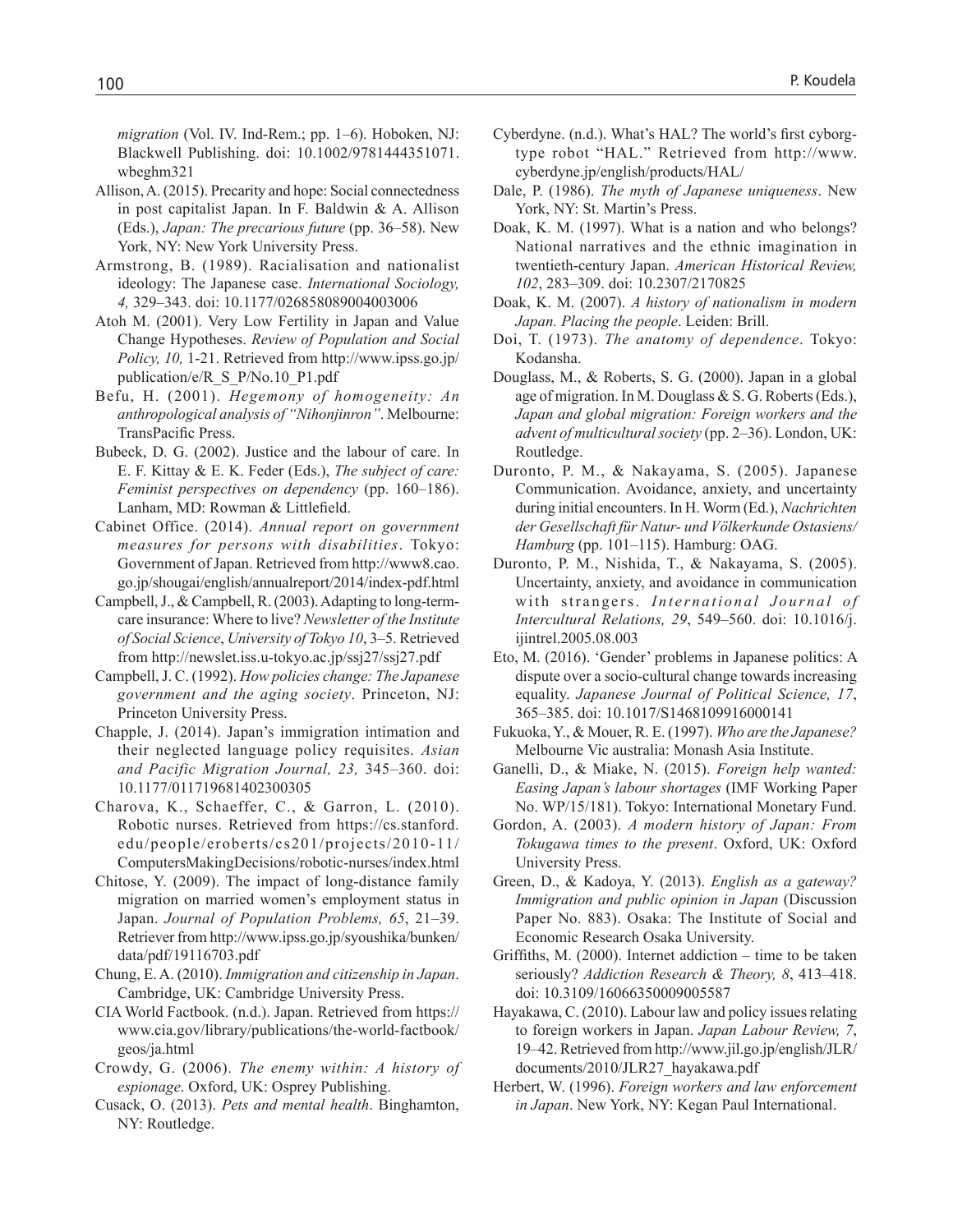- Heron, D., & Shapira, N. A. (2003). Time to log off: New diagnostic criteria for problematic Internet use. *Current Psychiatry, 2*, 21–29. Retrieved from https:// www.mdedge.com/sites/default/files/Document/ September-2017/0204\_Internet.pdf
- Hongsranagon, P. (2005). Activities arrangement in Chiangmai Province for long stay Japanese pensioner tourists. *Journal of Demography, 21*, 85–98. Retrieved from http://cuir.car.chula.ac.th/handle/123456789/8637
- Hongsranagon, P. (2006). Research note: Needs of, and readiness to respond to the needs of Japanese pensioners in long-stay tourism in Chiangmai Province, Thailand. *Tourism Economics, 12*, 475–485. doi: 10.5367/000000006778493628
- Hutson, M. (2012). *The 7 laws of magical thinking: How irrational beliefs keep us happy, healthy, and sane.* New York, NY: Penguin.
- Ishiwara, E. (2011). 'Probably impossible': Multiculturalism and pluralisation in present-day Japan. *Journal of Ethnic and Migration Studies, 37*, 1605–1626. doi: 10.1080/1369183X.2011.613334
- Itoh, Y. (1991). Socio-cultural backgrounds of Japanese interpersonal communication style. *Civilisations, 39,*  101–128. doi: 10.4000/civilisations.1652
- *Japan: Immigration Control and Refugee Recognition Act of 1951 (2006)* [Japan], Cabinet Order No. 319 of 1951, (1951)
- *Japan: Alien Registration Law, Law No. 125 of 1952,* 28 April 1952.
- Japan Pension Service. (n.d.). National pension system. Retrieved from http://www.nenkin.go.jp/international/ english/nationalpension/nationalpension.html
- Japan's pension giant: Risk on. (2014, March 15). *The Economist.* Retrieved from http://www.economist.com/ news/finance-and-economics/21599056-worlds-largestpension-fund-changing-way-it-invests-big
- Japan Immigration Association. (1997). *Heisei 9 Nen Ban Zairyû Gaikokujin Tōkei* [Statistics on foreign residents, 1997 edition]. Tokyo: Nyukan Kyokai.
- Japan International Training Cooperation Organization. (n.d.). About JITCO. Retrieved from http://www.jitco. or.jp/english/about/index.html
- Johnson, F. A. (1993). *Dependency and Japanese socialization: Psychoanalytic and anthropological investigations into amae*. New York, NY: New York University Press.
- Jones, C. P. A. (2016, July 10). Japan's discriminatory koseki registry system looks ever more outdated. *The Japan Times.* Retrieved from http://www.japantimes.co.jp/ community/2016/07/10/issues/japans-discriminatorykoseki-registry-system-looks-ever-outdated/
- Kakuta, K. (2016, August 5). 'Weird' hotels staffed by robots to spread across Japan. *The Asahi Shimbun.*  Retrieved from http://www.asahi.com/ajw/articles/ AJ201608050036.html
- Kashiwazaki, C. (2000). The politics of legal status: The equation of nationality with ethnonational identity. In S. Ryang (Ed.), *Koreans in Japan: Critical voices from the margin* (pp. 13–31). London, UK: Routledge.
- Keaten, J., Kelly, L., & Pribyl, C. B. (1997). Communication apprehension in Japan: Grade school through secondary school. *International Journal of Intercultural Relations, 21*, 319–343. doi: 10.1016/S0147-1767(97).00004-7
- Kohlbacher, F., & Rabe, B. (2015). Leading the way into the future: The development of a (lead) market for care robotics in Japan. *International Journal of Technology, Policy and Management, 15,* 21–44. doi: 10.1504/ IJTPM.2015.067797
- Kondo, A. (2002). The development of immigration policy in Japan. *Asian and Pacific Migration Journal, 11*, 415–436. doi: 10.1177/011719680201100404
- Kondo, A. (2011). Migrant integration policy in Japan. *Meijo Hogaku (Meijo Law Review), 61*, 3–30.
- Kondo, A. (2013, May 6). Can Japan turn to foreign workers? *East Asia Forum*. Retrieved from http:// www.eastasiaforum.org/2013/05/06/can-japan-turn-toforeign-workers/
- Kowner, R. (1999). Homogenous nation with exceptions: Prejudice and its ideology in Japanese society. In O. Feldman (Ed.), *Political psychology in Japan: Behind the nails that sometimes stick out (and get hammered down)* (pp. 233–256). Commack, NY: Nova Science Publishers.
- Kowner, R. (2002). Japanese communication in intercultural encounters: The barrier of status-related behavior*. International Journal of Inter-Cultural Relations, 26*, 339–361. doi: 10.1016/S0147-1767(02)00011-1
- Leheny, D. R. (2003). *The rules of play: National identity and the shaping of Japanese leisure*. Ithaca, NY: Cornell University Press.
- Liberal Democratic Party. (2012). *Nihonkoku kenpo kaisei soan* [Constitutional amendment draft]. Retrieved from https://www.jimin.jp/policy/policy\_topics/pdf/ seisaku-109.pdf
- Lie, J. (2001). *Multiethnic Japan*. Cambridge, MA: Harvard University Press.
- Mathews, G., & White, B. (2004). Introduction: Changing generations in Japan today. In G. Mathews & B. White (Eds.), *Japan's changing generations are young people creating a new society?* (pp. 1–13). London, UK: RoutledgeCurzon.
- Maynard, S. K. (1997). *Japanese communication: Language and thought in context*. Honolulu, HI: University of Hawaii Press.
- Milly, D. J. (2014). *New policies for new residents: Immigrants, advocacy, and governance in Japan and beyond*. Ithaca, NY: Cornell University Press.
- Ministry of Economy, Trade and Industry. (2015). *New robot strategy: Japan's robot strategy - Vision, strategy, action*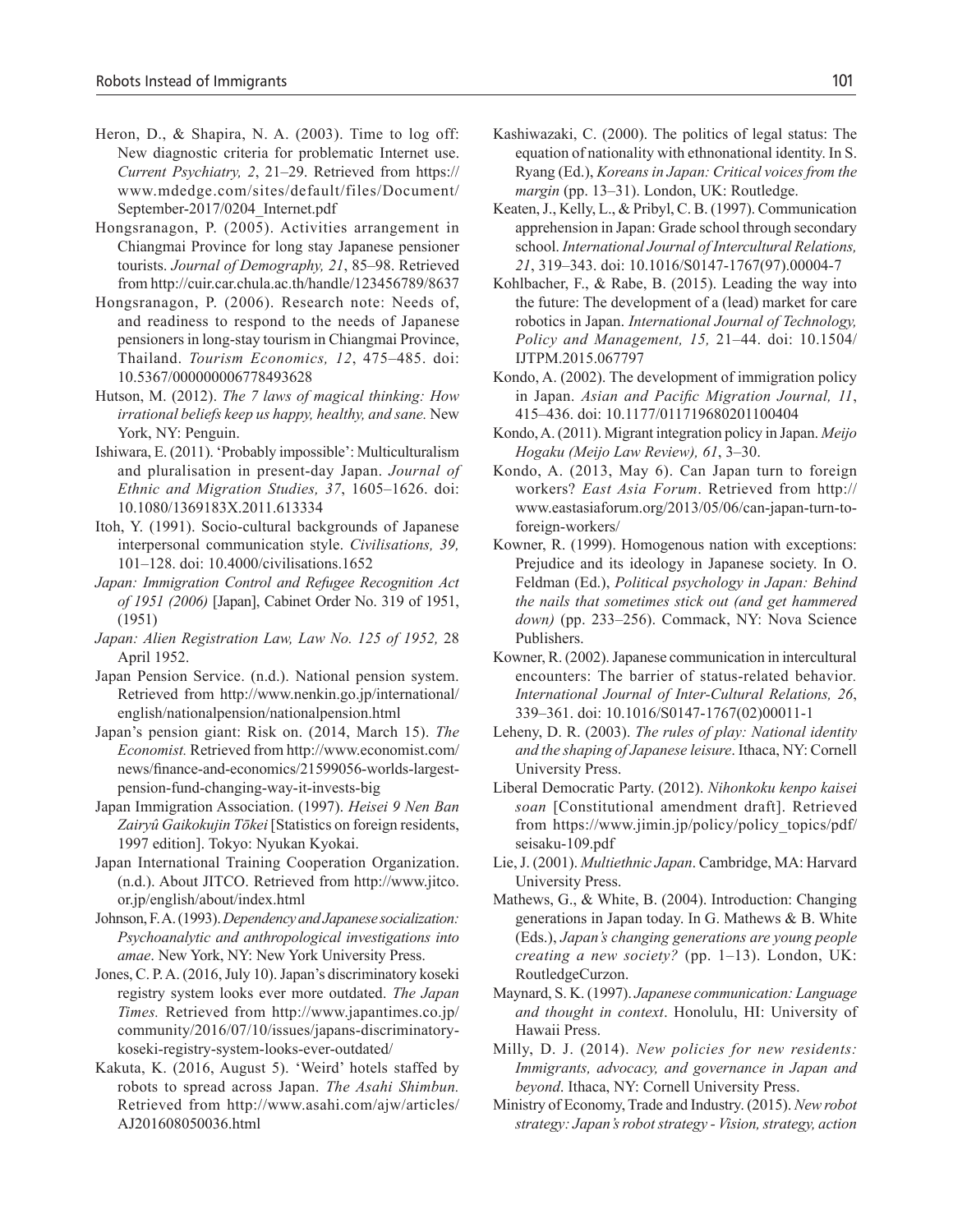*plan*. Tokyo: The Headquarters for Japan's Economic Revitalization. Retrieved from http://www.meti.go.jp/ english/press/2015/pdf/0123\_01b.pdf

- Ministry of Foreign Affairs of Japan. (2009). *Japan-Philippines Economic Partnership Agreement*. Retrieved from http://www.mofa.go.jp/policy/economy/fta/ philippines.html
- Ministry of Foreign Affairs of Japan. (n.d.). *General principles concerning measures for the aging society*. Ministry of Foreign Affairs of Japan. Retrieved from http://www.mofa.go.jp/j\_info/japan/socsec/aging. html
- Ministry of Health, Labour and Welfare. (n.d.). The comprehensive reform of social security and tax. Retrieved from http://www.mhlw.go.jp/english/social\_ security/kaikaku.html
- Ministry of Justice. (2016). *Immigration control report 2015*. Immigration Bureau of Japan, Tokyo. Retrieved from http://www.moj.go.jp/nyuukokukanri/kouhou/ nyuukokukanri06\_00068.html
- Morgan, S. P., & Hirosima, K. (1983). The persistence of extended family residence in Japan: Anachronism or alternative strategy? *American Sociological Review, 48*, 269–281. doi: 10.2307/2095111
- Murai, S. (2016, January 6). Government weighs immigration to maintain population, boost workforce. *Japan Times.* Retrieved from http://www.japantimes.co.jp/ news/2016/01/06/national/social-issues/governmentweighs-immigration-maintain-population-boostworkforce/
- Muramatsu, N., & Akiyama, H. (2011). Japan: Super-aging society preparing. *The Gerontologist, 51*, 425–432. doi: 10.1093/geront/gnr067
- Nakajima, T. (2014). Migration, employment, and industrial development in Japan. *Theoretical Economics Letters, 4*, 656–661. doi: 10.4236/tel.2014.48083
- National Institute of Population and Social Security Research in Japan. (2002). *Population projections for Japan: 2001–2050*. *With long-range population projections: 2051–2100*. Tokyo: Department of Population Dynamics Research, National Institute of Population and Social Security Research.
- National Institute of Population and Social Security Research in Japan. (2012). *Population projections for Japan: 2011–2060*. Tokyo: Department of Population Dynamics Research, National Institute of Population and Social Security Research.
- Organisation for Economic Co-operation and Development & European Union. (2015). *Indicators of immigrant integration 2015: Settling in*. Paris: OECD Publishing.
- Organisation for Economic Co-operation and Development. (2010). *International migration outlook: SOPEMI 2010*. Paris: OECD Publishing.
- Organisation for Economic Co-operation and Development. (2015). *Health at a glance 2015: OECD indicators*. Paris: OECD Publishing.
- Organisation for Economic Co-operation and Development. (2016). Social expenditure – Aggregated data. Retrieved from http://stats.oecd.org/viewhtml. aspx?datasetcode=SOCX\_AGG&lang=en
- Ogami, S. (2012). Japan. In M. Osako (Ed.), *Global perspectives on multigenerational households and intergenerational relations* (pp. 22–25). New York, NY: ILC Global Alliance Secretariat.
- Ogawa, N., & Retherford, R. D. (1993). Care of the elderly in Japan: Changing norms and expectations. *Journal of Marriage and Family, 55*, 585–597. doi: 10.2307/353340
- Oguma, E. (2002). *A genealogy of 'Japanese' self-images*. Melbourne, AU: Trans Pacific Press.
- Oishi, N. (2014). Redefining the "highly skilled": The pointsbased system for highly skilled foreign professionals in Japan. *Asian and Pacific Migration Journal, 23*, 421–450. doi: 10.1177/011719681402300406
- PARO Robots. (2016). PARO therapeutic robot. Retrieved from http://www.parorobots.com/
- Pfadenhauer, M., & Dukat, C. (2015). Robot caregiver or robot-supported caregiving? The performative deployment of the social robot PARO in dementia care. *International Journal of Social Robotics, 7*, 393–406. doi: 10.1007/s12369-015-0284-0
- Prime Minister of Japan. (2013, April 19). Speech on growth strategy by Prime Minister Shinzo Abe at the Japan National Press Club. Retrieved from http://japan.kantei. go.jp/96\_abe/statement/201304/19speech\_e.html
- Qureshi, M. O., & Syed, R. S. (2014). The impact of robotics on employment and motivation of employees in the service sector, with special reference to health care. *Safety and Health at Work, 5*, 198–202. doi: 10.1016/j. shaw.2014.07.003
- RIKEN-TRI Collaboration Center for Human-Interactive Robot Research. (2016). RIBA World's first robot that can lift up a human in its arms. Retrieved from http:// rtc.nagoya.riken.jp/RIBA/index-e.html
- Robertson J. (2002). Blood talks: Eugenic modernity and the creation of new Japanese. *History and Anthropology, 13*, 191–216. doi: 10.1080/0275720022000025547
- Robertson, J. (2007). Robo sapiens japanicus: Humanoid robots and the posthuman family. *Critical Asian Studies, 39*, 369–398. doi: 10.1080/14672710701527378
- Robertson, J. (2010a). Gendering humanoid robots: Robo-sexism in Japan. *Body & Society, 16*, 1–36. doi: 10.1177/1357034X10364767
- Robertson, J. (2010b). Robots of the rising sun: Japan is looking to robots to boost birth rates, ease the battle between the sexes, and lead the nation into a bright, silicon future. *American Interest, 6*, 60–72.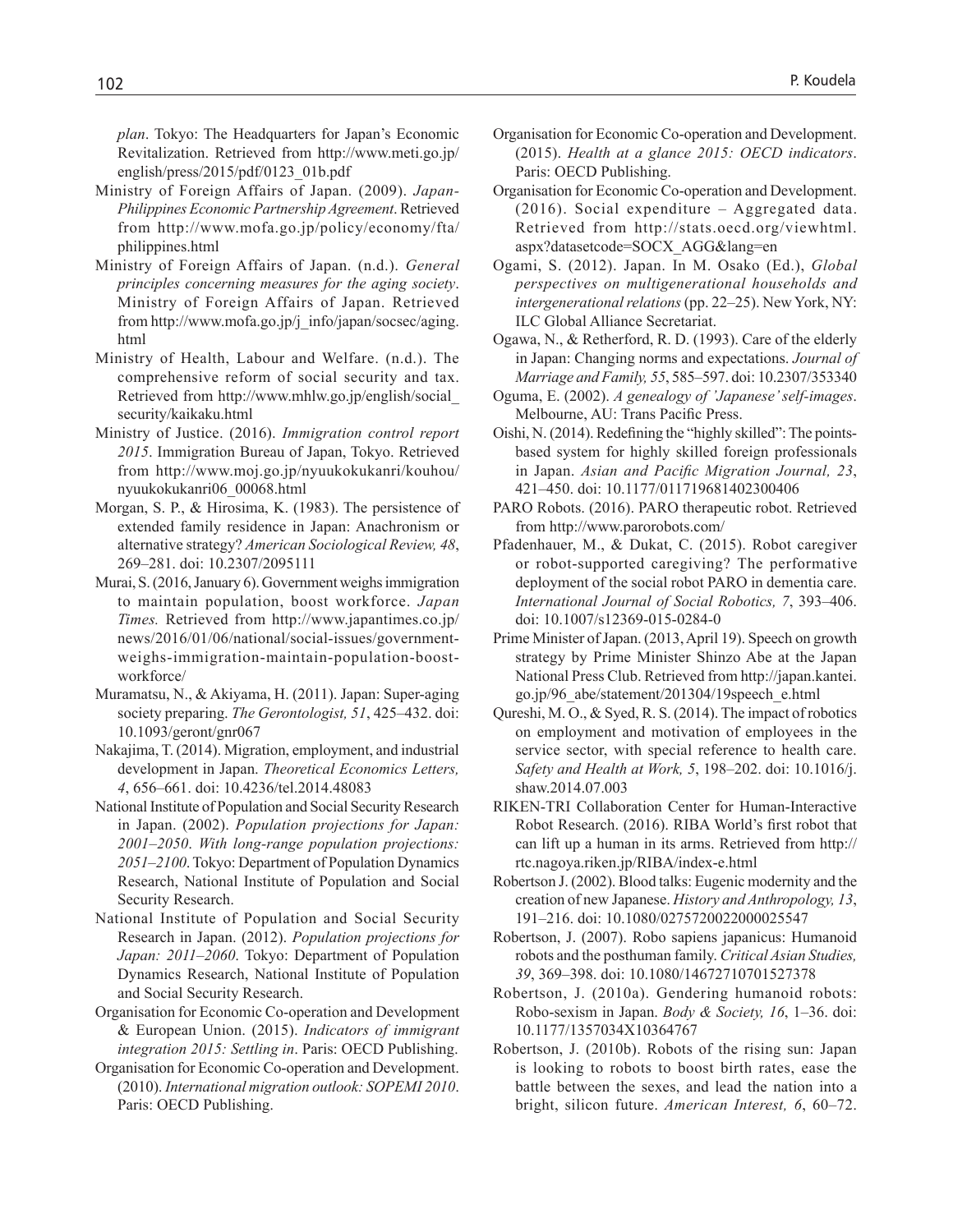Retrieved from https://www.the-american-interest. com/2010/09/01/robots-of-the-rising-sun/

- Robertson, J. (2014). Human rights vs. robot rights: Forecasts from Japan. *Critical Asian Studies, 46*, 571– 598. doi: 10.1080/14672715.2014.960707
- Saito, T. (2013). *Hikikomori: Adolescence without end*. Minneapolis, MN: University of Minnesota Press.
- Saya, A. (2011). *The Sino-Japanese war and the birth of Japanese nationalism*. Tokyo: I-House Press.
- Schultz-Lee, K. (2010). Gender, care work, and the complexity of family membership in Japan. *Gender and Society, 24*, 647–671. doi: 10.1177/0891243210382903
- Sellek, Y. (2001). *Migrant labour in Japan*. New York, NY: Palgrave.
- Sharpe, M. O. (2011). What does blood membership mean in political terms?: The political incorporation of Latin American Nikkeijin (Japanese descendants) (LAN) in Japan 1990–2004. *Japanese Journal of Political Science, 12*, 113–142. doi: 10.1017/S1468109910000253
- Sharpe, M. O. (2014). *Postcolonial citizens and ethnic migration: The Netherlands and Japan in the Age of Globalization*. New York, NY: Palgrave Macmillan.
- Shipper, A. W. (2002). The political construction of foreign workers in Japan. *Critical Asian Studies, 34*, 41–68. doi: 10.1080/146727102760166590
- Shirahase, H. (2009). Marriage as an association of social classes in a low fertility rate society: Towards a new theory of social stratification. In H. Ishida & D. H. Slater (Eds.), *Social class in contemporary Japan* (pp. 57–85). London: Routledge.
- Sieg, L., & Sheldrick, A. (2015, December 10). Japan needs immigrants to boost population or could lose to China: Minister. *Reuters.* Retrieved from https://www. reuters.com/article/us-japan-immigration/japan-needsimmigrants-to-boost-population-or-could-lose-to-chinaminister-idUSKBN0TT0U120151210
- Sieg, L., & Takaneka, K. (2016, September 21). Abe: Japan's shrinking population not burden but incentive. *Reuters.*  Retrieved from https://www.reuters.com/article/usjapan-abe-new-york-idUSKCN11R1N1
- Sparrow, R. (2015). Robots in aged care: A dystopian future? *AI & Society, 31*, 445–454. doi: 10.1007/s00146-015- 0625-4
- Sposato, W. (2015, December 23). A surge in women's employment is driving Japan's economy. *Foreign Policy.*  Retrieved from http://foreignpolicy.com/2015/12/23/asurge-in-womens-employment-is-driving-japanseconomy/
- Storz, C., & Pascha, W. (2011). Japan's silver market: Creating a new industry under uncertainty. In W. Pascha, C. Storz, & M. Taube (Eds.), *Institutional variety in East Asia: Formal and informal patterns of coordination* (pp. 222–267). Cheltenham, UK: Edward Elgar Publishing.
- Suler, J. (2010). The psychology of text relationships. In R. Kraus, G. Stricker, & C. Speyer (Eds.), *Online counseling: A handbook for mental health professionals* (pp. 21–53). San Diego, CA: Elsevier.
- Suzuki, N. (2007). Carework and migration: Japanese perspectives on the Japan-Philippines Economic Partnership Agreement. *Asian and Pacific Migration Journal, 16*, 357–381. doi: 10.1177/011719680701600303
- Swale, A. D. (2009). *The Meiji restoration: Monarchism, mass communication and conservative revolution*. London, UK: Palgrave Macmillan.
- Szollosy, M. (2017). Freud, Frankenstein and our fear of robots: Projection in our cultural perception of technology. *AI & Society, 32*, 433–439 doi: 10.1007/ s00146-016-0654-7
- Takahata, S. (2016). Can certified care workers become long-term settlers?: Case study of 49 Filipinos under the Japan–Philippines Economic Partnership Agreement. *International Journal of Japanese Sociology, 25*, 27–39. doi: 10.1111/ijjs.12050
- Tamamoto M. (2001). A Land without Patriots: The Yasukuni Controversy and Japanese Nationalism. *World Policy Journal, 18*, 33-40. Retrieved from https://www.jstor. org/stable/40209758?seq=1#page\_scan\_tab\_contents
- Tamburrini, G. (2015). On the ethical framing of research programs in robotics. *AI & Society, 31*, 463–471. doi: 10.1007/s00146-015-0627-2
- Toyota Motor Corporation. (2016). Partner robot family. Retrieved from http://www.toyota-global.com/ innovation/partner\_robot/family.html
- Trefalt, B. (2003). *Japanese army stragglers and memories of the war in Japan, 1950–1975*. New York, NY: RoutledgeCurzon.
- Tsuda, T. (2009). Japanese-Brazilian ethnic return migration and the making of Japan's newest immigrant minority. In M. Weiner (Ed.), *Japan's minorities: The illusion of homogeneity*. (pp. 206–227). London, UK: Routledge.
- Tullao, T. S., Jr., & Cortez, M. A. A. (2003). *Movement of natural persons between the Philippines and Japan: Issues and prospects* (CBERD Working Paper Series, 2003/1). Manila: College of Business and Economics, CHED Center of Development in Business and Management Education.
- Vogt, G. (2008). Talking politics: Demographic variables and policy measures in Japan. In F. Kohlbacher & C. Herstatt (Eds.), *The silver market phenomenon: Business opportunities in an era of demographic change* (pp. 17–31). Wiesbaden: Springer Fachmedien.
- Waytz, A., Cacioppo, J., & Epley, N. (2010). Who sees human?: The stability and importance of individual differences in anthropomorphism. *Perspectives on Psychological Science, 5*, 219–232. doi: 10.1177/1745691610369336